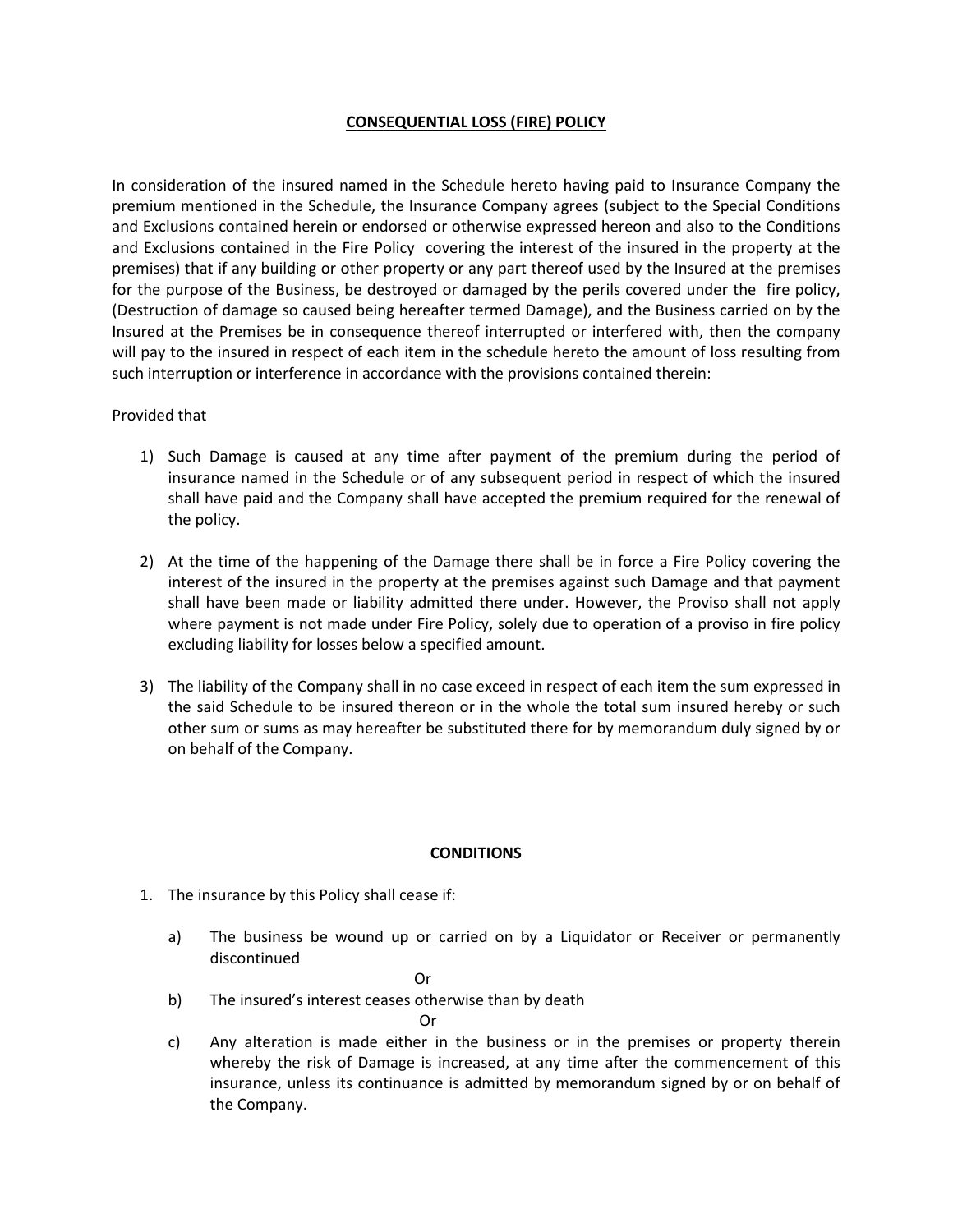- 2. Notice shall be given to the Company of alteration in existing blocks, addition of new blocks and/or premises and/or deletion of existing blocks and/or premises during the currency of the Policy to enable the company to determine whether the basis rate of the Policy undergoes a change as a result of such inclusions/exclusions and to effect necessary adjustments in the premium under this Policy.
- 3. On the happening of any Damage in consequence of which a claim is or may be made under this Policy, the insured shall
	- a) forthwith give notice thereof to the Company,
	- b) With due diligence do and concur in doing and permit to be done all things which may be reasonably practicable to minimise or check any interruption of or interference with the business or to avoid or diminish the loss.
	- c) not later than thirty days after the expiry of the period of Indemnity or within such further time as the Company may in writing allow, at his own expense deliver to the Company in writing a statement setting forth particulars of his claim together with details of all other insurances (if any) covering the damage or any part of it or consequential loss of any kind resulting therefrom.
	- d) at his own expense produce or procure and give to the Company such books of account and other business books, vouchers, invoices, balance sheets and other documents, proofs, information, explanation and other evidence as may reasonably be required by or on behalf of the Company for the purpose of investigating or verifying the claim together with a declaration on oath or in other legal form of the Truth of the claim and of any matters connected therewith.

 No claim under this Policy shall be payable unless the terms of this condition have been complied with and in the event of non-compliance therewith in any respect, any payment on account of the claim already made shall be repaid to the Company forthwith.

- 4. In no case whatsoever shall the Company be liable in respect of any claim under this Policy after the expiration of:
	- (a) One year from the end of the period of indemnity or if later,
	- (b) Three months from the date on which payment shall have been made or liability admitted by the Insurers covering the Damage giving rise to the said claim, unless the claim is the subject of pending action or Arbitration.
- 5. This Policy and the Schedule annexed (which forms an integral part of this Policy) shall be read together as one contract, and words and expressions to which specific meanings have been attached in any part of this Policy or of the Schedule shall bear such specific meanings wherever they may appear.
- 6. This insurance does not cover any loss resulting from damage occasioned by or through or in consequence, directly or indirectly, of any of the following occurrences, namely:-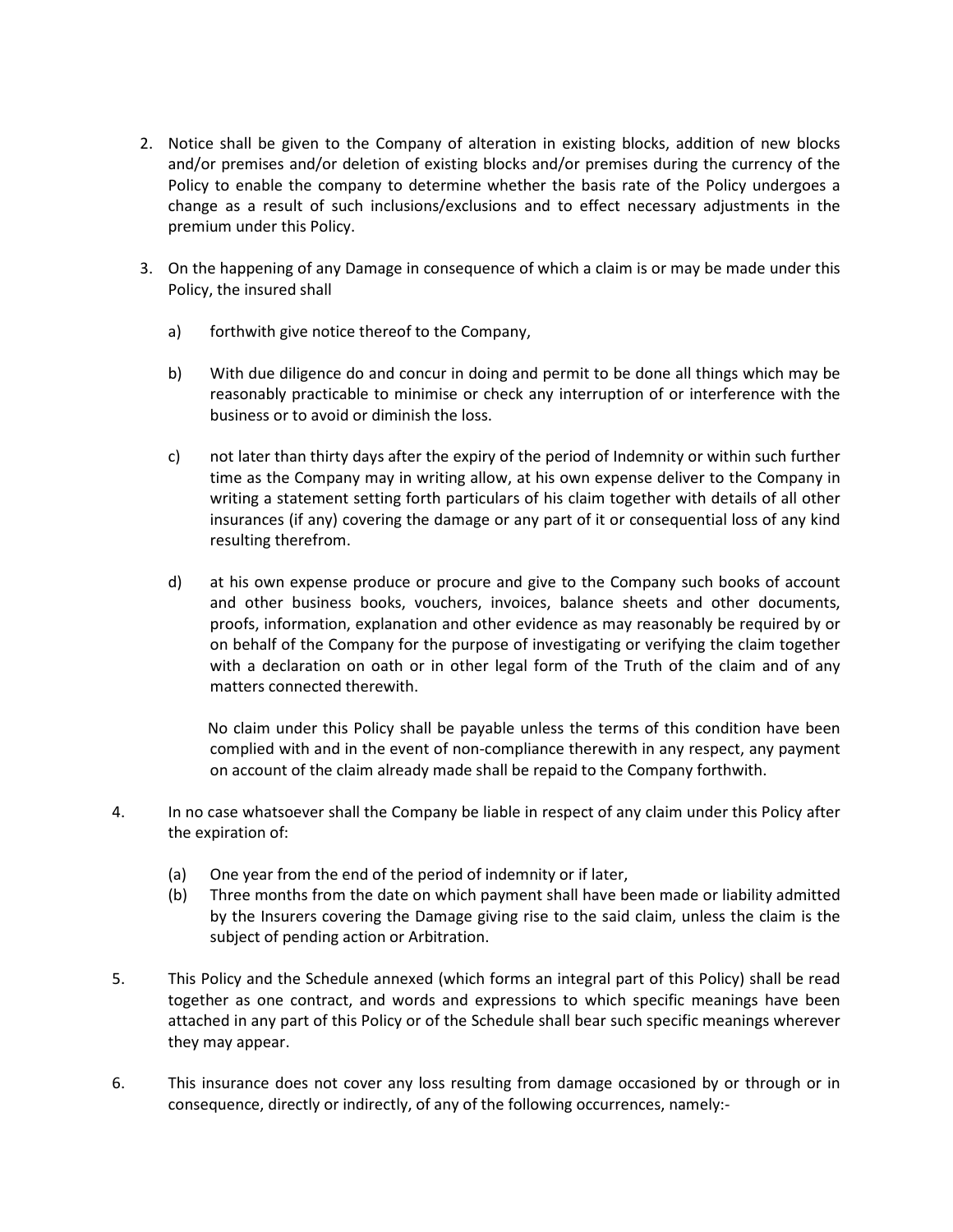- (a) War, Invasion, act of foreign enemy, hostilities or Warlike Operations (whether war be declared or not), Civil War.
- (b) Mutiny, Civil Commotion assuming the proportion of or amounting to a popular-rising, military rising, insurrection, rebellion, revolution, military or usurped power.

In any action suit or other proceeding where the Company alleges that by reason of the provision of this condition any loss or damage is not covered by this Insurance, the burden of proving that such loss or damage is covered shall be upon the Insured.

7. At all times during the period of insurance of this Policy, the insurance cover will be maintained to the full extent of the respective sum insured in consideration of which, upon the settlement of any loss under this Policy, pro-rata premium for the unexpired period from the date of such loss to the expiry of period of insurance for the amount of such loss shall be payable by insured to the company.

The additional premium referred above shall be deducted from the net claim amount payable under the Policy. This continuous cover to the full extent will be available notwithstanding any previous loss for which the company may have paid hereunder and irrespective of the fact whether the additional premium as mentioned above has been actually paid or not following such loss. The intention of this condition is to ensure continuity of the cover to the Inured subject only to the right of the Company for deduction from the claim amount when settled of pro-rata premium to be calculated from the date of loss till expiry of the Policy.

Notwithstanding what is stated above, the Sum Insured shall stand reduced by the amount of loss in case the Insured, immediately on occurrence of the loss, exercises his option not to reinstate the Sum Insured as above.

# Specification B – Insurance on Gross Profit on Output Basis

| Item No. |                 | Sum Insured           |
|----------|-----------------|-----------------------|
|          | On Gross Profit | Rs. 15, 36, 66, 664/- |

The insurance under Item No.1 is limited to loss of Gross Profit due to (a) Reduction in Output and (b) increase in Cost of Working and the amount payable as indemnity thereunder shall be: -

- (a) IN RESPECT OF REDUCTION IN OUTPUT: the sum produced by applying the Rate of Gross Profit to the amount by which the Output during the Indemnity Period shall, in consequence of the Damage, fall short of the Standard Output.
- (b) IN RESPECT OF INCREASE IN COST OF WORKING: the additional expenditure (subject to the provisions of Memo 2) necessarily and reasonably incurred for the sole purpose of avoiding or diminishing the reduction in Output which but for that expenditure would have taken place during the Indemnity period in consequence of the Damage but not exceeding the sum produced by applying the Rate of Gross Profit to the amount of the reduction thereby avoided.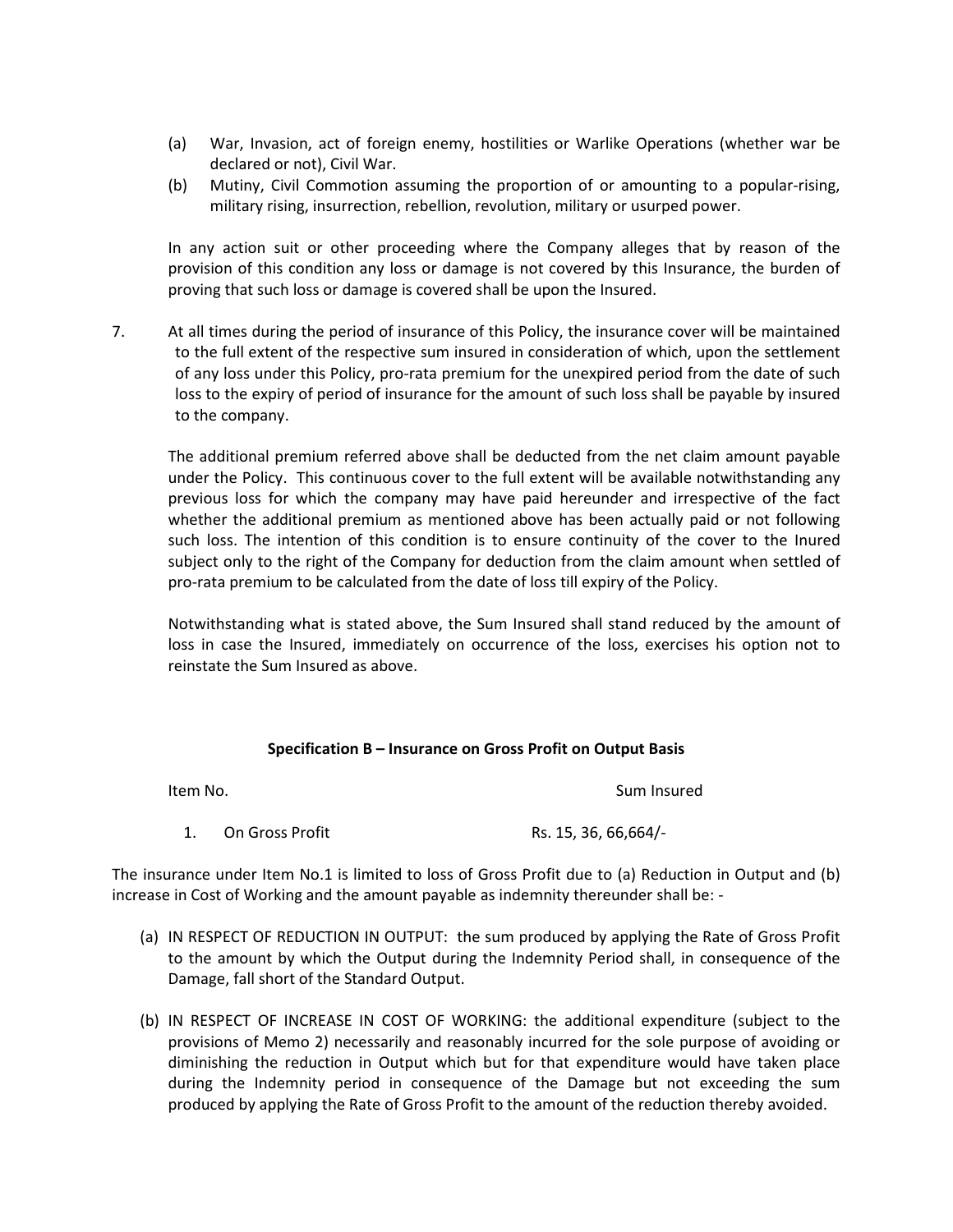Less any sum saved during the Indemnity Period in respect of such of the Insured Standing Charges as may cease or be reduced in consequence of the Damage;

Provided that if the Sum Insured by this Item be less than the sum produced by applying the Rate of Gross Profit to \* the Annual Output, the amount payable shall be proportionately reduced.

\* Insert that appropriate multiple if the indemnity period exceeds 12 months.

## Departmental Clause:

If the business be conducted in departments, the independent trading results of which are ascertainable, the provision of Clauses (a) and (b) of Item 1 shall apply separately to each department affected by the damage except that if the Sum Insured by the said item be less than the aggregate of the sum produced by applying the rate of gross profit for each department of the business (whether affected by the damage or not) to the relative Annual Output thereof, the amount payable shall be proportionately reduced.

## **Definitions**

GROSS PROFIT – The sum produced by adding to the Net Profit the amount of the insured Standing Charges, or if there be no Net Profit the amount of the Insured Standing Charges less such a proportion of any net trading loss as the amount of the Insured Standing Charges bears to all the Standing Charges of the business.

NET PROFIT – The net trading profit (exclusive of all capital receipt and accretions and all outlay properly chargeable to capital) resulting from the business of the Insured at the premises after due provision has been made for all Standing and other charges including depreciation, but before the deduction of any taxation chargeable on profits.

INSURED STANDING CHARGES – (Appropriate list to be inserted).

OUT PUT - The quantity of  $+$  produced at the premises measured in units of  $+$ 

INDEMNITY PERIOD – The period beginning with the occurrence of the damage and ending not later than \_\_\_\_\_ months thereafter during which the results of the business shall be affected in consequence of the damage.

- + Insert description of commodity produced by the insured
- ++ Insert unit of weight used

RATE OF GROSS PROFIT – The rate of Gross Profit per unit earned on the output during the financial year immediately before the date of the damage. To which such adjustments shall be made as may be necessary to provide for the trend of the business and for variations in or special